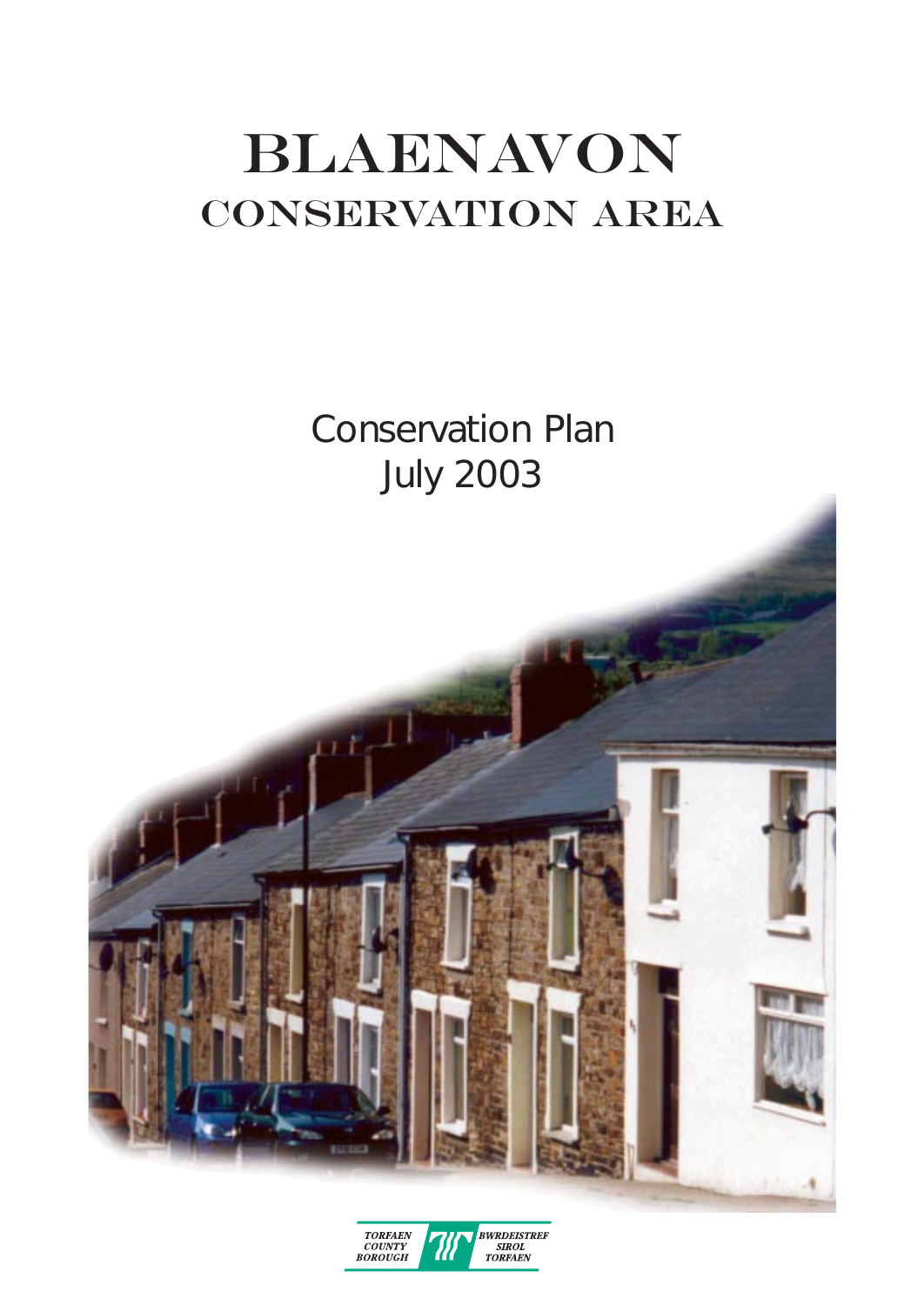*Part 1 General introduction, Policies and Proposals*

# **Contents: Part 1**

|                | Summary                                      | $\mathbf 1$    |
|----------------|----------------------------------------------|----------------|
| $\mathbf{1}$   | <b>Background Information</b>                | $\bf{3}$       |
| 1.1            | Introduction                                 | 3              |
| 1.2            | Purpose of Conservation Plan                 | $\overline{4}$ |
| 1.3            | Background information on this site          | $\overline{4}$ |
| $\overline{2}$ | <b>Policies and Proposals</b>                | 7              |
| 2.1            | Introduction                                 | $\overline{7}$ |
| 2.2            | Policy goals                                 | $\overline{7}$ |
| 2.3            | General Policy for the Conservation Area     | 8              |
|                | Specific for the Blaenavon Conservation Area | 8              |
|                | Proposals                                    | 12             |
| 2.4            | Contact Details                              | 17             |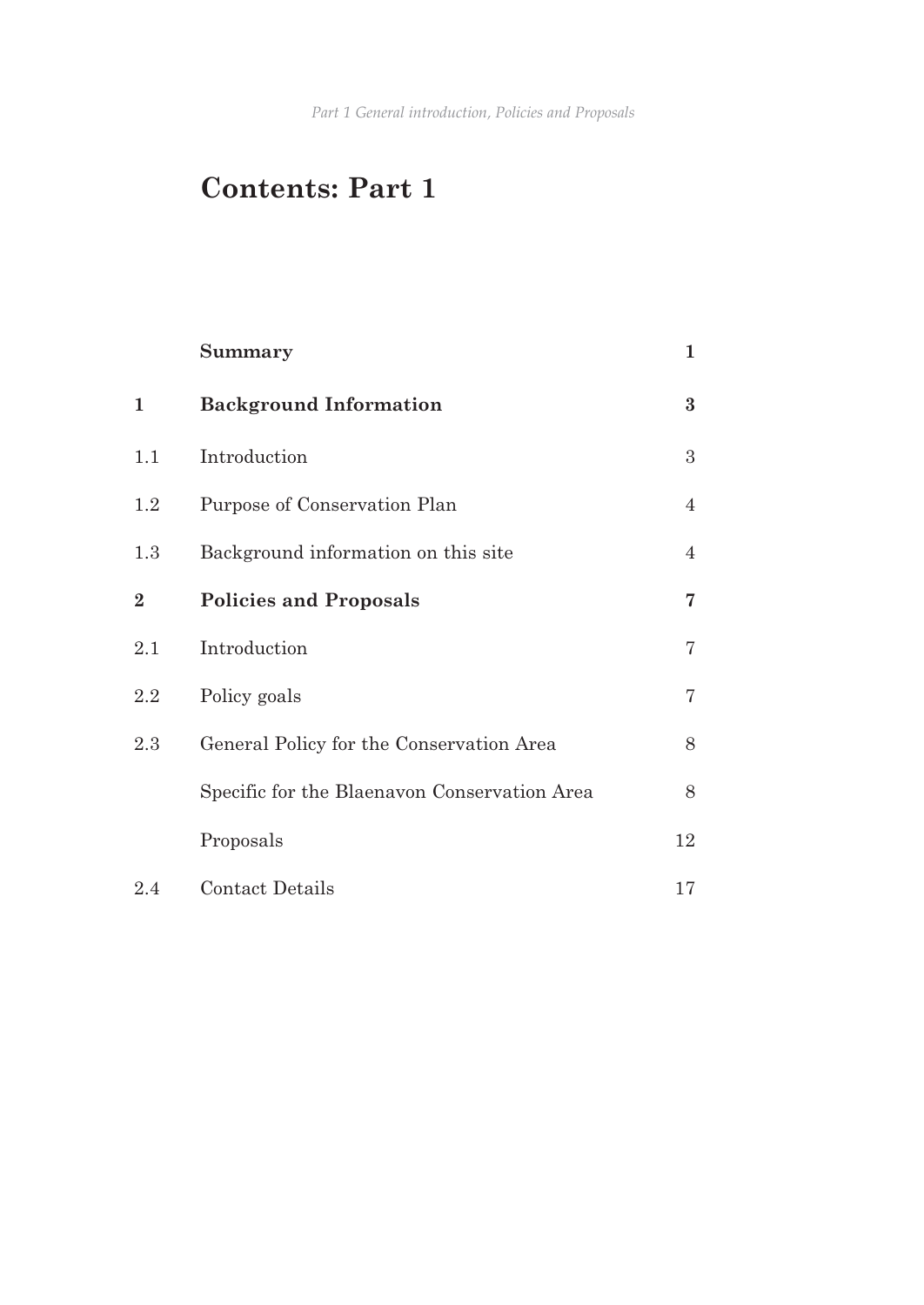# **Summary**

- 1 This document is a Conservation Plan: its purpose is to identify and understand the significance of the Blaenavon Conservation Area, which lies within, and therefore forms part of, the Blaenavon Industrial Landscape World Heritage Site; assess the main issues affecting that significance; and develop policies that will help guide its future conservation.
- 2 For ease of reference, the Conservation Plan has been divided into two separate documents:Part 1 outlines the purpose of the Plan and contains general policies developed for guiding future development at Blaenavon. Part 1 is therefore the working document containing essential policies and proposals.Part 2 provides the detailed information collated on the assessment of the Blaenavon Conservation Area and identifies levels of significance and issues of vulnerability for the site. Part 2 is therefore essentially the reference document.
- 3 The Plan generally follows current orthodoxy in Conservation Plan writing, but is also structured on the four Identity Areas within the Conservation Area that were identified in an earlier report: generally, this study tends to confirm the validity of these four areas, as well as that of the Conservation Area boundary itself, although some local boundary revisions to both are suggested.
- 4 The pattern of significance that emerges is of a town where the industry that engendered it in the Eighteen Century and Nineteenth Century declined relatively early in the Twentieth Century, and was not replaced, leading to a low rate of redevelopment in the Twentieth Century that has left large areas of the historic Nineteenth Century town standing: however, the same low level of economic activity has also contributed to the extensive erosion of historic detail now evident.
- 5 While few, if any, detailed historic drawings, paintings or engravings have survived of the earlier town, an impressive number of detailed historic photographs are available which could inform the accurate restoration of the later parts of the town constructed after 1850: despite the loss of detail noted.
- 6 The Plan discusses how far such a process might go, although the economic and social prospects of such work happening must inevitably be assessed elsewhere. This issue is discussed further in Part 2 of this Plan at Section 4, where the conclusion is reached to use the Plan to prioritise and encourage good example conservation projects with a high chance of success, and at the same time securing and conserving key isolated details of significance. A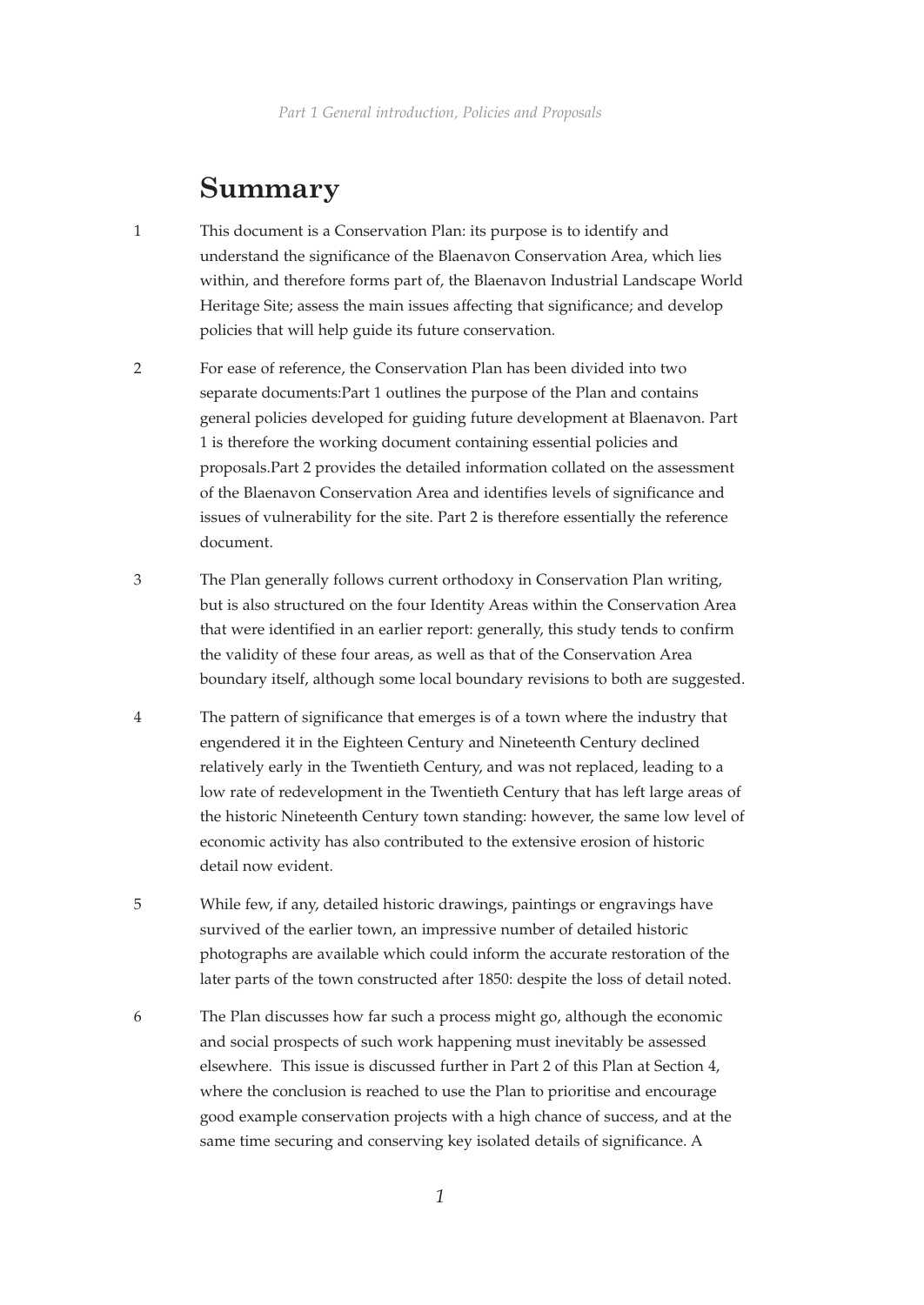longer view will then need to be taken on the prospects for reinstating larger areas on a comprehensive basis. The issue of the encouragement of new construction and contemporary architecture, and its positive integration into our historic environments are also addressed.

7 In making future decisions regarding initiatives relating to the historic fabric, it is argued that there should always be awareness of the difference between developments that grow from the addition of facilities needed in the town, and initiatives that are purely generated by the management of the existing heritage. The danger of over-presenting heritage, and destroying the experience visitors may want of discovering it for themselves, must somehow be avoided. The Plan therefore points to a need to identify a balance between the physical restoration of as much fabric as possible, and the development of an understanding of what survives, and what has been lost. Such an approach offers an alternative to a reliance on over-ambitious, wholesale conservation and restoration programmes, which can be vulnerable to economic pressures, and which run the risk through the dilution of resources, of not consistently delivering conservation work of sufficient accuracy and integrity. Such an approach may also help produce a vigorous debate regarding the introduction of a thoroughly contemporary architecture as part of the future growth of Blaenavon's economy, following other historic towns in Europe where modern and historic environments have been successfully combined without resort to 'contextual', 'pastiche' architecture. One route for delivering such intellectual access might be through the digitised archive that is to be housed in the World Heritage Site Centre proposed for St Peter's School.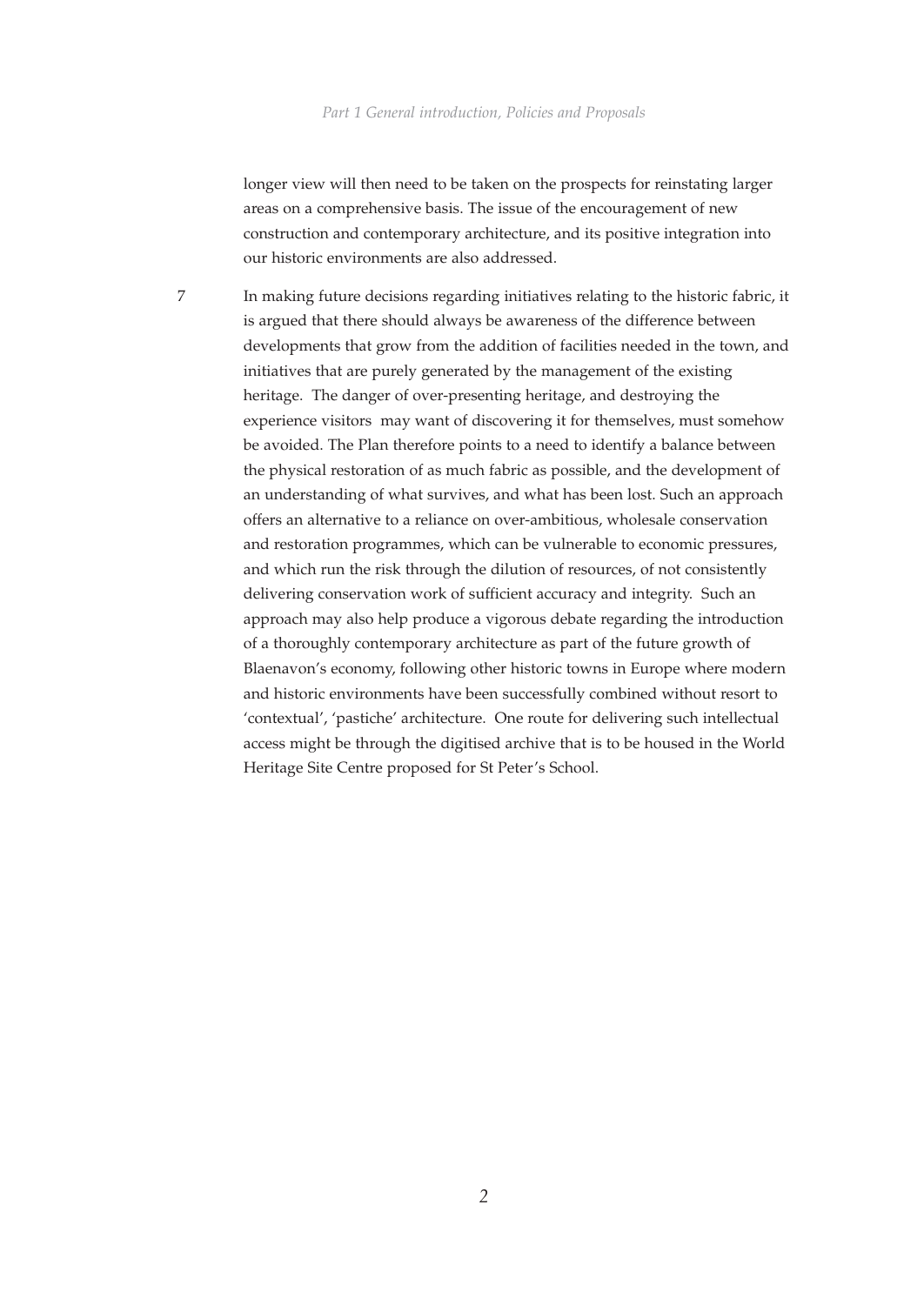# **1. Background Information**

# **1.1. Introduction**

- 1.1.1 This document is a Conservation Plan for the Blaenavon Town Conservation Area, which lies within, and therefore forms part of, the Blaenavon Industrial Landscape World Heritage Site. It has been commissioned by Torfaen County Borough Council, in conjunction with Cadw. Its purpose is to identify and understand the significance of that Area, its buildings, sites, places and environments: both to guide its future, and as essential preparation for a Delivery Strategy for the implementation of an effective Historic Town Scheme.
- 1.1.2 Since completion of the Blaenavon Conservation Plan it has been subdivided into two working documents for ease of reference: Part 1 outlines the purpose and scope of the Plan, and contains general policies developed for guiding future development at Blaenavon. Part 1 is therefore the working document containing essential, broad based policies and proposals that seek to protect its significance.Part 2 provides the detailed information collated on the assessment of the Blaenavon Conservation Area and identifies levels of significance and vulnerability for the site. Part 2 is therefore essentially the detailed reference document.Together, the Blaenavon Conservation Plan (Part 1 and Part 2) comprise Supplementary Planning Guidance (SPG) for Torfaen County Borough Council.
- 1.1.3 Unitary Development Plans Wales (2001) states that Supplementary Planning Guidance may be prepared to provide more detailed guidance to the Unitary Development Plan (UDP) and that such guidance must be issued separately and made publicly available. The Conservation Plan (comprising Part 1 and 2) has been through an extensive period of public consultation and subsequent amendment. It was subsequently approved by Full Council on 22nd July 2003 and forms part of the adopted Torfaen Local Plan (27th July 2000) and the emerging Torfaen Unitary Development Plan. The Torfaen Local Plan (27th July 2000) sets out policies for the protection of the historic built environment and a number of policies relate directly to conservation areas. These are set out in appendix 1:
- 1.1.4 As Supplimentary Planning Guidance, the Conservation Plan will be given'weight' as a material consideration in the Development Control process and in the development of projects and other initiatives in Blaenavon.
- 1.1.5 This document is therefore the over-arching strategic plan for the Blaenavon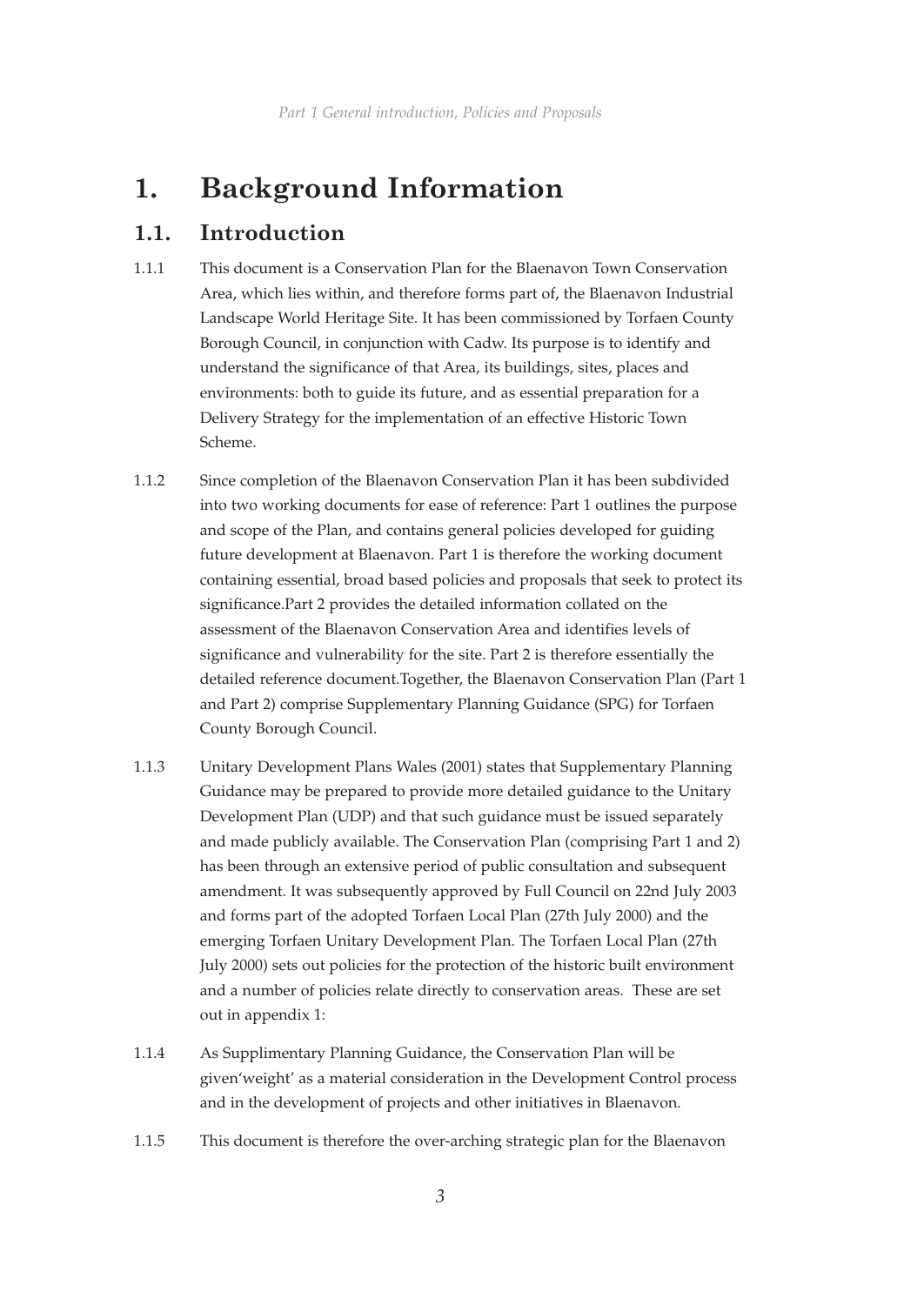Town Centre Conservation Area from which further, more detailed SPG notes will be developed (please refer to Proposal 4,). Topics to be covered by additional SPG notes include: Shop fronts, advertisements and blinds, shop front security, window details, door details, pointing, chimneys, stonework, railings, fencing and gates, boundary walls, pavements and road surfacing, roofs, ironwork.

## **1.2. Purpose of Conservation Plan**

- 1.2.1 The purpose of the Conservation Plan is to identify and assess the cultural significance of the Blaenavon Conservation Area; identify issues which affect or might affect this significance; and then to recommend policies required to retain that significance including the establishment of a Historic Town Scheme. "Cultural significance" is taken to have the wide definition it was given in the ICOMOS Burra Charter on Conservation (1988): "the cultural significance of a place is embodied in its fabric, its setting and its contents; in the associated documents; in its use; and in people's memory and association with the place".
- 1.2.2 The Plan is intended to be a central document in the conservation of the significance of the Conservation Area in Blaenavon. Conservation is here defined as:

"... negotiating the transition from past to future in such a way as to secure the transfer of maximum significance" 1 The Conservation Plan aims to:

- provide a broad based assessment of the area
- define its heritage merit
- set the aims and objectives of the Town Scheme
- assess the threats to the area, past present and future
- develop policies to safeguard and improve the character of the area
- 1.2.3 It is hoped that this Conservation Plan will assist with retaining the areas, buildings and features which are not being safeguarded by existing conservation initiatives such as those at the Ironworks, the St Peter's School, and old Council Offices (now a new Library). These more vulnerable areas include King Street, Broad Street and the residential areas of terraced housing.

## **1.3 Background information on this site**

#### *1.3.1. Background to the Conservation Area: statutory designations and other inscriptions*

The site contains elements with the following statutory designations or other official 'inscriptions':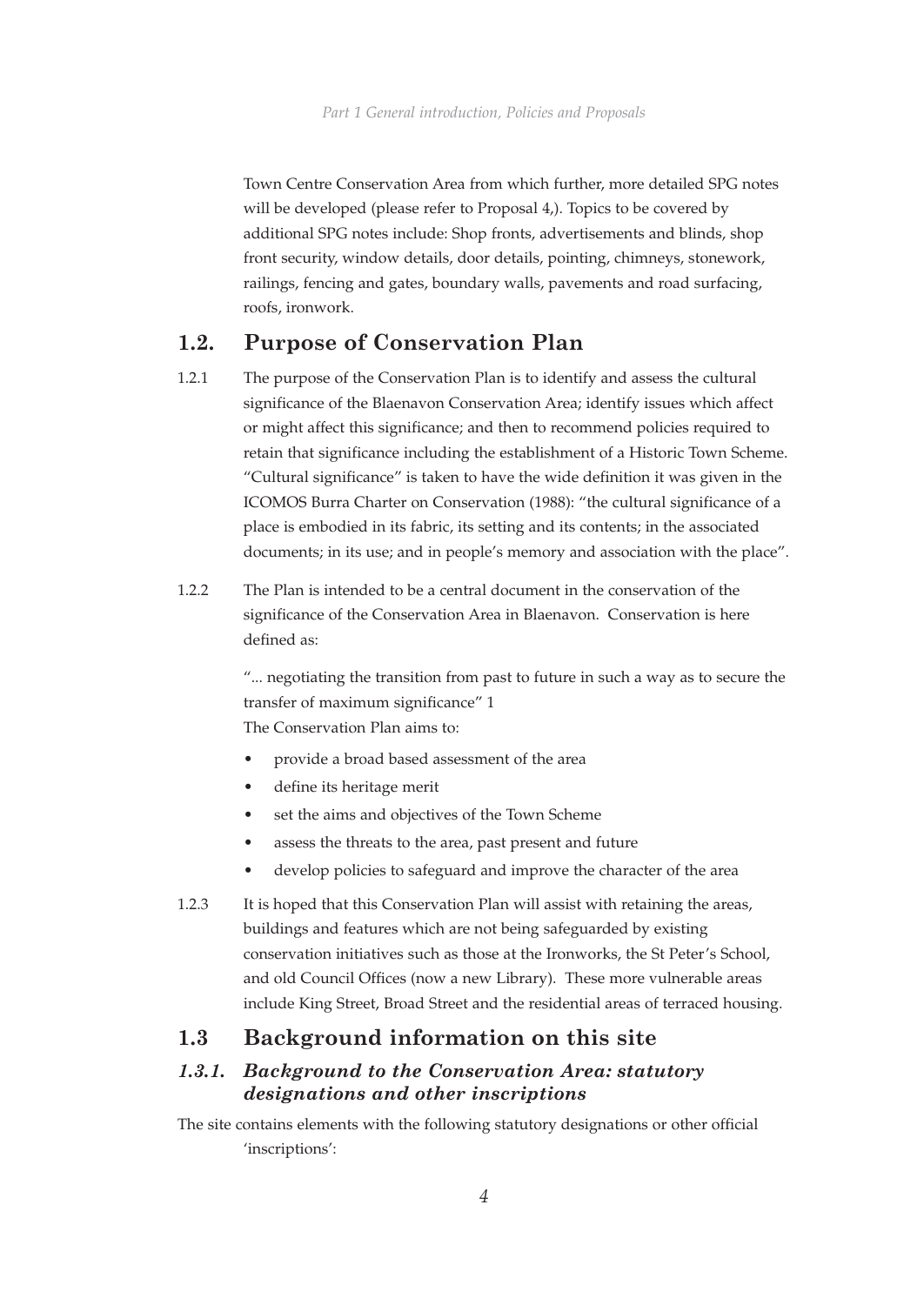- Blaenavon Industrial Landscape World Heritage Site
- Conservation Area
- Listed Buildings
- Scheduled Ancient Monument

# *1.3.2. The Blaenavon Industrial Landscape World Heritage Site*

This was "inscribed" on the 30th November 2000 under the terms of the Convention concerning Protection of the World Cultural and Natural Heritage adopted by the General Conference of UNESCO in 1972. This requires that the 'World Heritage Committee' shall establish a World Heritage List identifying a list of 'properties' forming part of the cultural and natural heritage which it considers to have outstanding universal value.

This site was recommended for inclusion on the basis that the Blaenavon landscape constitutes an exceptional illustration, in material form, of the social and economic structure of C19 industry, and that the components of the Blaenavon Industrial landscape together make up an outstanding and remarkably complete example of a C19 industrial landscape.

The Blaenavon World Heritage Site is now managed by a partnership of local authorities, Welsh national agencies, and the National Trust for Wales. The Partnership works with private landowners to conserve the landscape and the cultural heritage within it. It is guided by the Blaenavon Industrial Landscape World Heritage Site Management Plan.

#### *1.3.3. Blaenavon Conservation Area*

This was designated on the 23rd October 1984. The need for a Conservation Area was first identified in "Blaenavon Town Plan: Aspects of Historic Conservation: A Discussion Document" which was written in August 1977. This document identified the importance not just of the then proposed boundary of the Conservation Area, but also the context of its wider area, the Blaenavon Industrial Landscape World Heritage Site.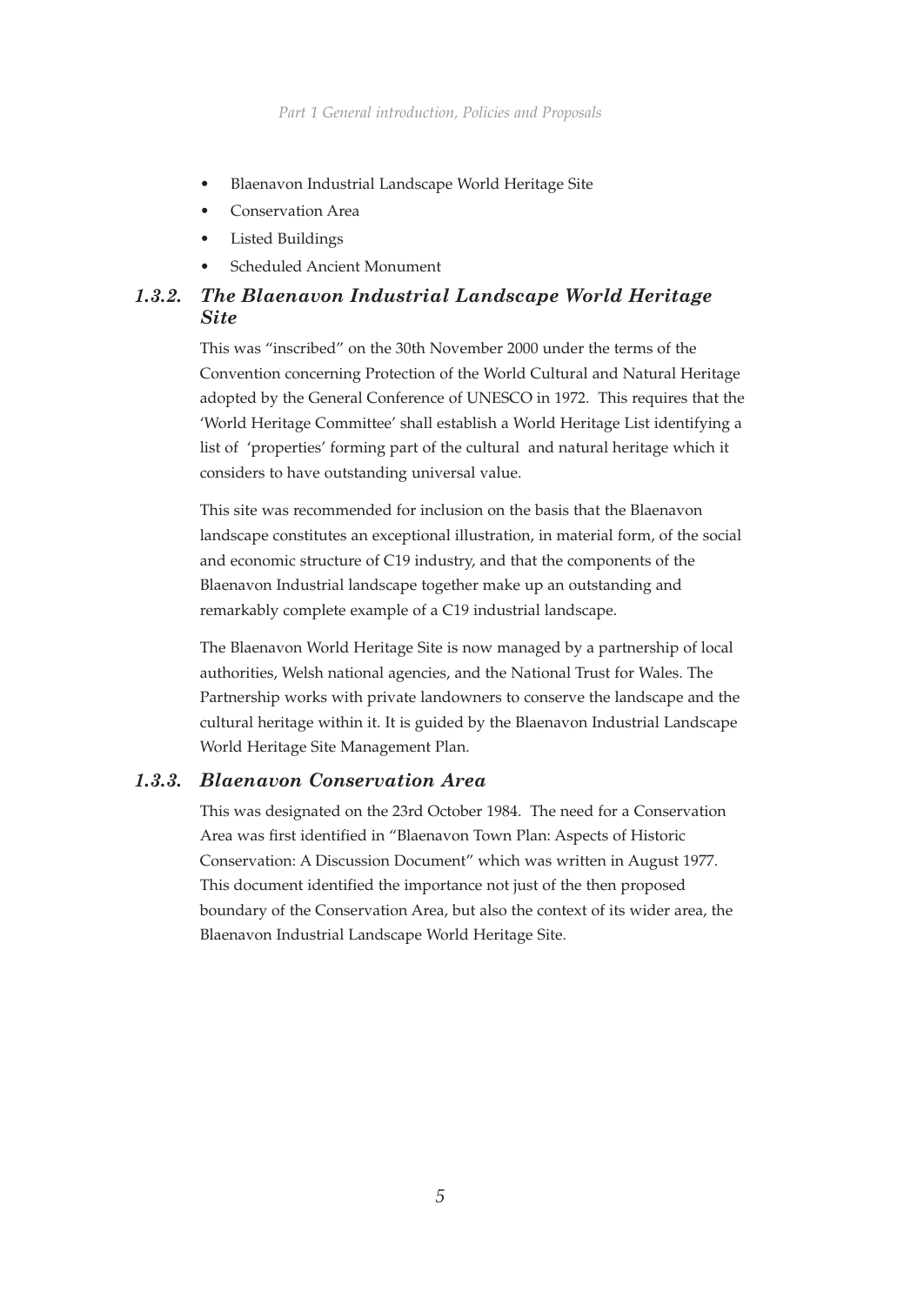

*Plan of Listed Buildings and Conservation Areas taken from Blaenavon World Heritage Site Nomination Document November 2000*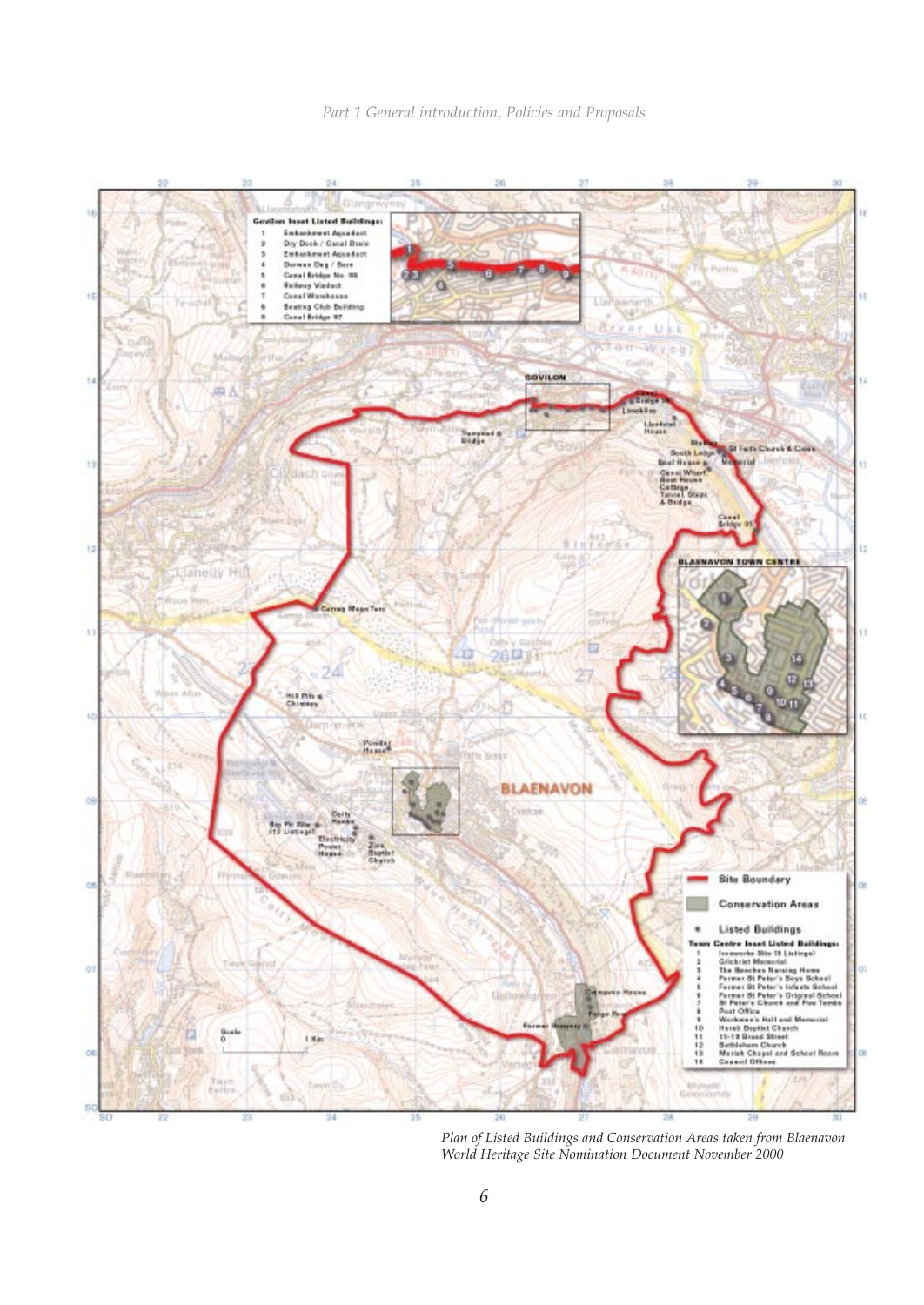# **2 Policies and Proposals**

# **2.1 Introduction**

2.1.1 The objective of policies and proposals listed below is to safeguard and improve the character, appearance and significance of the area. They will guide the future care, use, development, restoration and alteration of the site. The policies and proposals identified in this Conservation Plan are based on an understanding of the site and assessment of its significance and relate to the issues identified as affecting the vulnerability of this significance.

# **2.2 Policy goals**

- 2.2.1 These policies are designed to achive the following aims:
	- safeguard and enhance the significance of the Blaenavon Industrial Landscape World Heritage Site and in particular the Blaenavon Town Conservation Area
	- prevent future damage and deterioration of the significance of the Conservation Area
	- set priorities for future conservation work
	- specify policies for individual parts of the site with special significance
	- define a pragmatic approach to repair
	- attempt to resolve the problem of the 'conservation deficit' or where the cost of repairing the building s greater than the value of the repaired building in an open market.
	- improve understanding and dialogue between residents and public bodies
	- set broad policies to support the implementation of a Historic Town Scheme
	- enhance public appreciation of the site
	- control future interventions
	- identify opportunities for enhancement
	- identify areas where further research is required
	- satisfy statutory requirements

The policies and proposals to be adopted are set out below.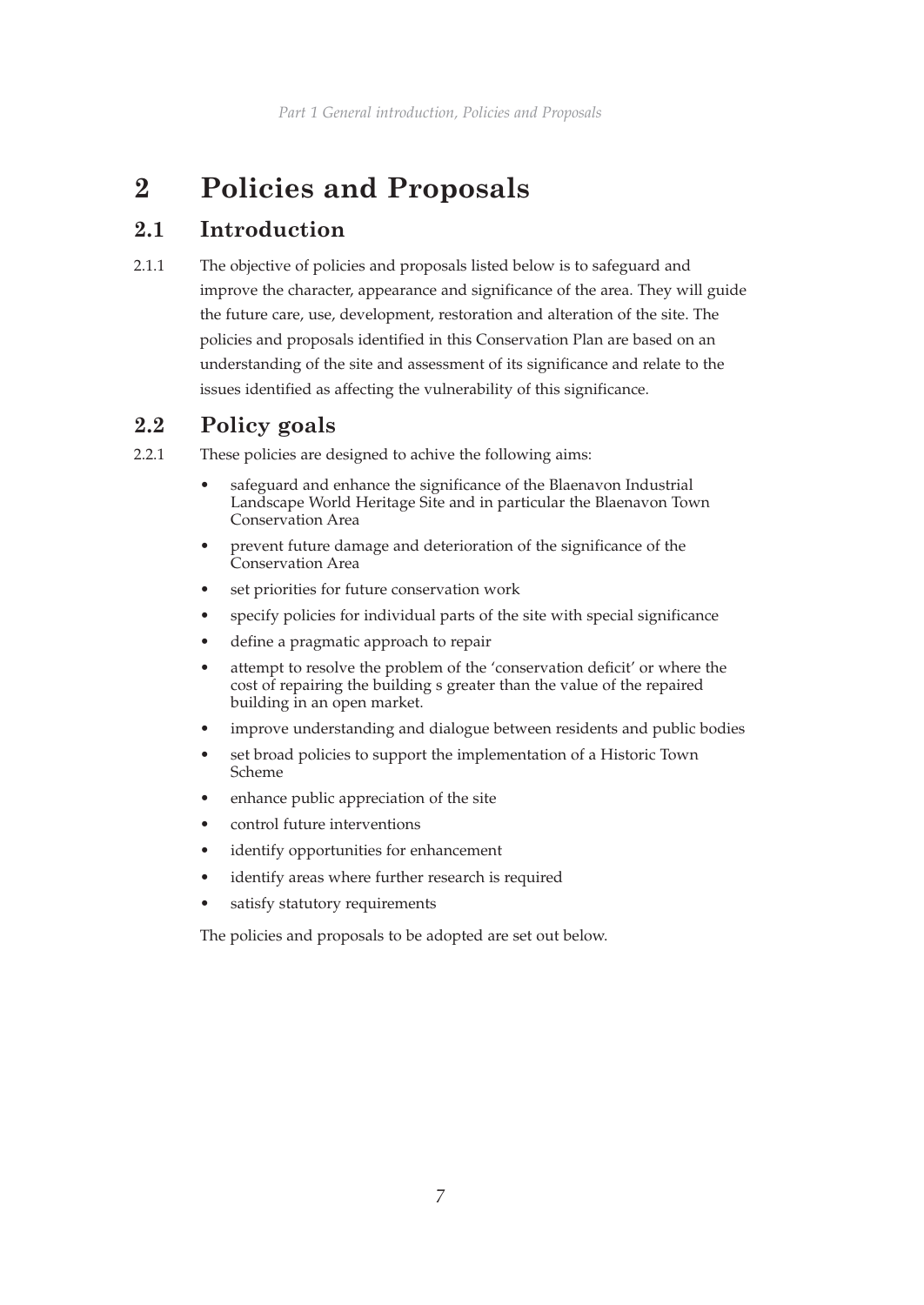# **2.3 General Policy for the Conservation Area**

2.3.1 A general policy is required to set an overall objective of conserving the significance of the Conservation Area. In practice, this will be achieved through the sum of the policies and proposals identified: however, for the avoidance of doubt, the following general controlling policy applies:

### *Policy 1:*

The significance of the Blaenavon Conservation Area is to be retained and upheld wherever possible. Where it does not appear possible, reference should first be made to the Conservation Plan and a process of analysis and justification should first be followed before any final decision is taken, involving where appropriate a formal impact assessment of any change that results in the loss of elements of significance.

#### *Objective:*

To retain the significance of the site.

#### *Implementation:*

To achieve this policy it is essential for all those involved with the Conservation Area, both private and public sector, to understand the significance (and "distinctiveness" ) of the area and place the retention of this significance at the centre of all schemes and projects proposed for the area. The Conservation Plan should be the central document in this process. All schemes that require statutory approval, or grant support, must follow this route.

# **Specific for the Blaenavon Conservation Area**

#### *Policy 2:*

The Historic Town Scheme will prioritise grant aid to:

 - buildings which are most in danger of imminent loss of historic fabric and contribute towards the significance of the Conservation Area

 - key buildings within the Conservation Area which have suffered loss of detail but for which photographic or archaeological evidence survives for accurate reinstatement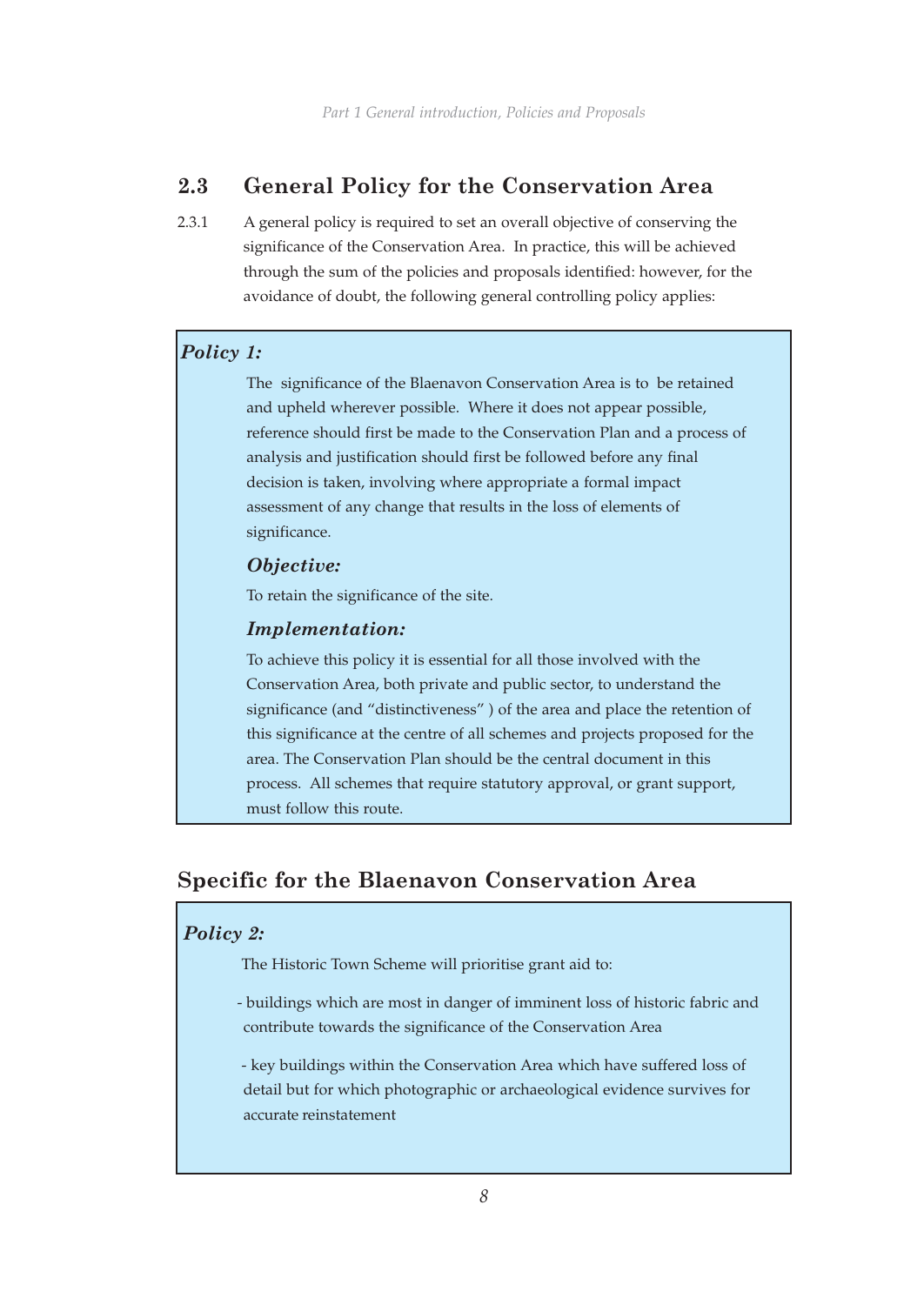#### *Objective:*

To ensure that there is a direct correlation between Historic Town Scheme spend and retaining the significance of the Conservation Area.

#### *Implementation:*

Priorities for expenditure will be identified through the Delivery Strategy but properties at the southen end of Broad Street are an obvious example.

Prioritise properties within the area which have lost significant historical detail but which could act as anchors for regeneration and for establishing a standard for the retention and reinstatement of significant detail for a whole area.

Consolidation of the residential terraces will remain the priority of the Renewal Area to ensure that surviving aspects of their significance are retained in any work initiated for environmental purposes, bringing in Town Scheme grant where applicable to fund any conservation deficit.

#### *Policy 3:*

All grant schemes will aim to conserve or contribute towards the significance of the Conservation Area

#### *Objective:*

To ensure that different grant schemes operating within the Conservation Area either conserve or contribute towards the retention of significance. It is essential that a high conservation specification is achieved on all projects within the Conservation Area to ensure that a high quality environment is achieved and that materials used ensure that the schemes have a long life. This should also serve to deliver best value to the grant aiding bodies.

#### *Implementation:*

This will normally mean following an agreed broad standard of specification whilst retaining flexibility to enable different aspects of significance to be identified on different properties. This may, on occasion, contribute towards the overall cost and complexity of different schemes. This increase in cost should be met by the grant schemes to ensure that the grant is taken up rather than a "least cost option".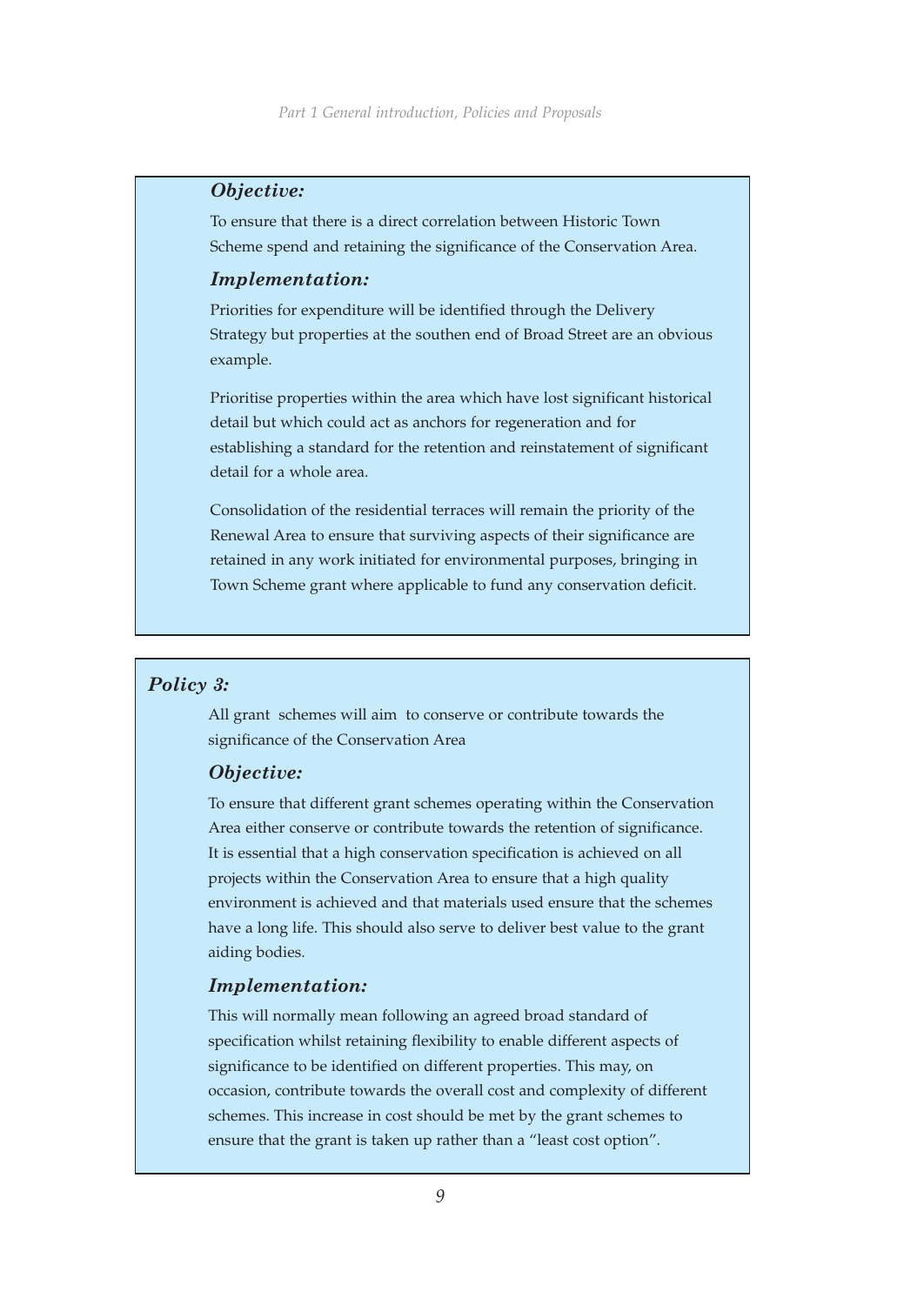It is essential that the administrators of the grant schemes absorb any additional burden by assisting owners with applications, obtaining quotations, dealing with contractors etc. Grant schemes must be simple and accessible to those applying. The Blaenavon Renewal Area would appear to be a good example in this respect.

In practise this Policy can be complicated by the different objectives under which different grant schemes operate. Good dialogue, consultation, proper understanding of what components of a building contribute towards the overall significance of the area and agreement of use of materials, colour schemes etc are essential between the Building Conservation Officers of Torfaen County Borough Council and other departments and organisations.

Additionally it is essential that there is continuous dialogue: standardisation of approach is dangerous as what is significant may vary from property to property. This makes it essential that the operator of the Town Scheme has the necessary experience and understanding to ensure that the individual significance of each property is maintained.

#### *Policy 4:*

All proposed public sector projects within the Conservation Area will be subject to full consultation and assessed in the light of their contribution towards, or retention of the significance of the Area.

#### *Objective:*

To ensure that a high standard is set for all public sector schemes.

#### *Implementation:*

Co-ordination of this consultation process should be undertaken by the proposed Historic Town Scheme Project Officer (Proposal 3 below).

It is essential that this process begins at the inception of the scheme to ensure that from the outset the objectives are agreed prior to applications for funding being made. In reality it is recognised that sometimes moneys become available at short notice and spend must be achieved quickly. It is essential however that this process is not short cut. It is under such pressures, where spend occurs without due consideration, that schemes which should aim to conserve the significance of the area may lead to loss of significance.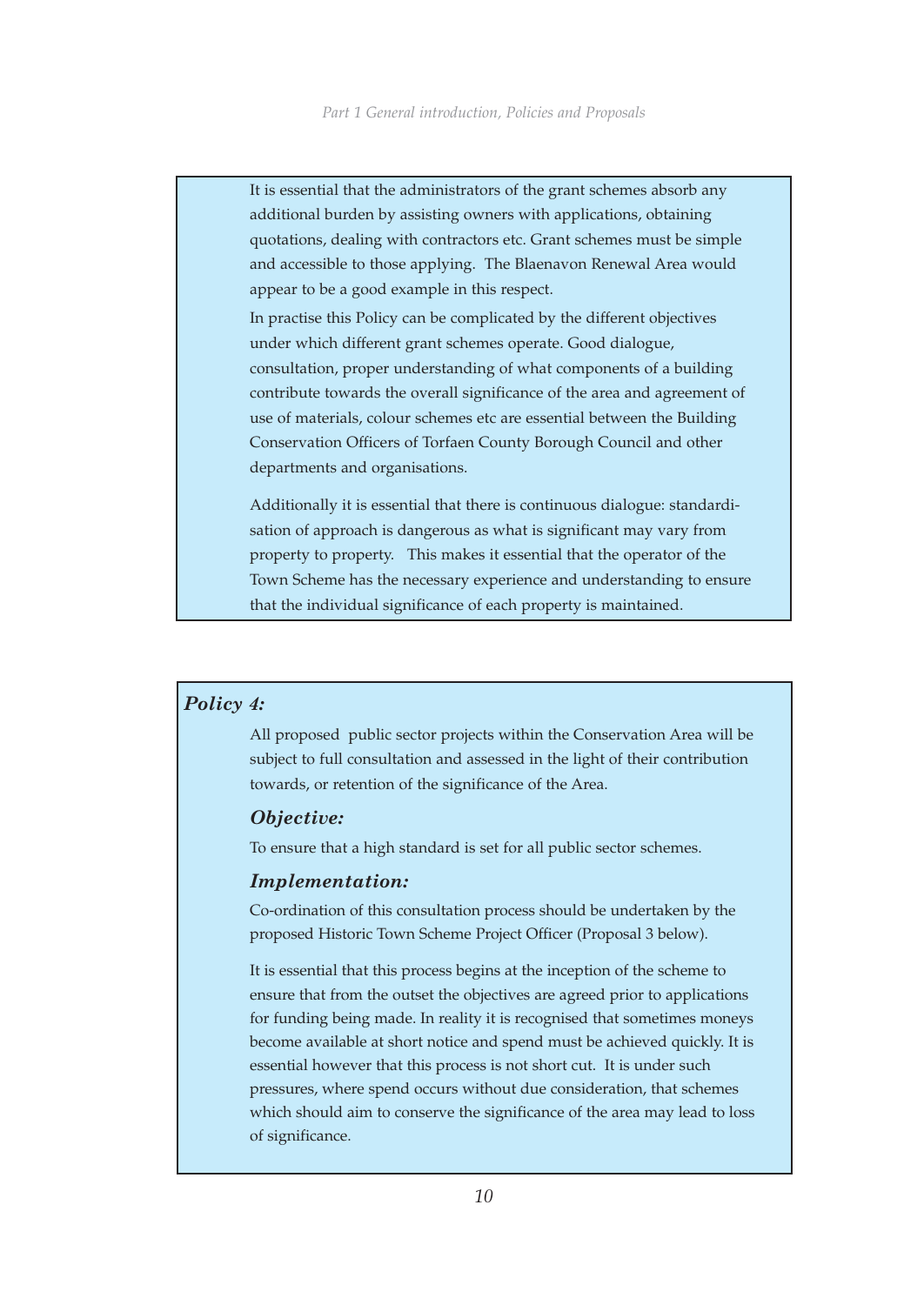#### *Policy 5:*

All public open spaces will need to be properly maintained, and, where necessary, redesigned with the highest quality of design advice. The relationship between the open spaces, both in terms of a practical consistency in specification, and their interconnectedness and ability to enhance pedestrian links, will also be taken into account

#### *Objective:*

Open spaces give an indicator of the care or neglect which is taken in a particular area as well as contributing towards the significance of the area either in a positive or negative way. The neatly tended gardens in North King Street are a good example of this. A number of neglected areas are unfortunately currently in public ownership. Aside from The Park, and the site on the south side of Lion Street, there appear to be few open spaces with any historic significance or function, many have been created through demolition in order provide parking. Some of these first generation parking spaces may now require improvement and upgrading.

#### *Implementation:*

Proper resources should be allocated for the maintenance of all open spaces within the Conservation Area including regular mowing programmes, removal of rubbish etc.. Standard specifications/method statements for this work should take due regard to relevant issues raised in the Conservation Plan.

Redesign and upgrading work should be based on professional landscape advice of the highest calibre. There is probably a good case for consistency in the specification of materials and components (railings, walls etc) if not planting. Guidance is given elsewhere in the Plan on the design parameters for this (avoidance of the use of 'off-the peg' replica Victorian ironwork, etc). These are key opportunities for the local authority to set a fine example by navigating skilfully away from 'pastiche' solutions that only refer superficially to Nineteenth Century Heritage, perhaps towards a confident contemporary style that still respects the scale and heritage of historic Blaenavon.

The planning of pedestrian (and bicycle) routes through the town should be an integral part of this.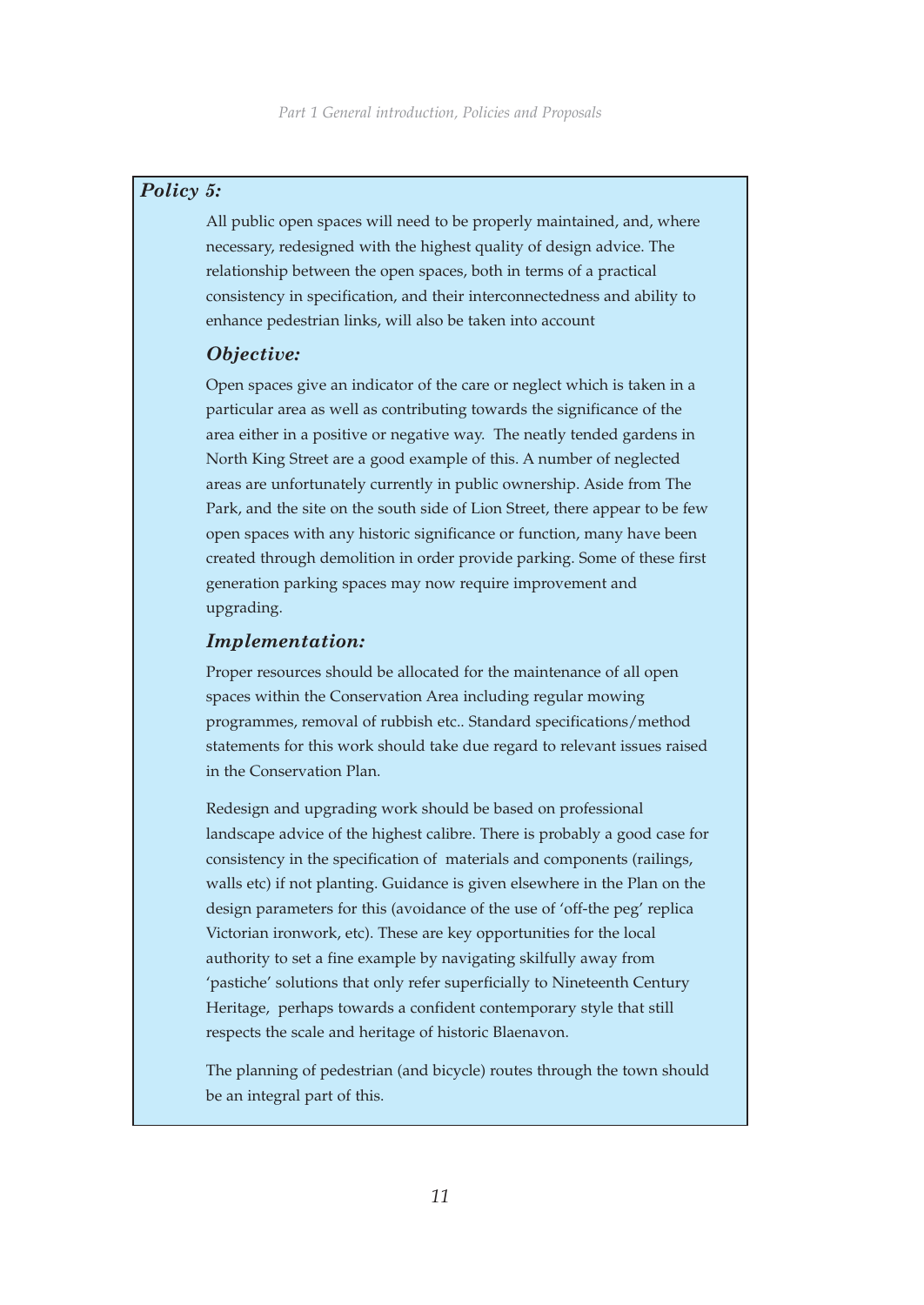#### *Policy 6:*

The importance of the upland views from the town is recognised and will be given consideration in assessing any proposals for development under the Local Plan.

#### *Objective:*

To protect views of the uplands and relict landscape which is either part of or forms a buffer for the Blaenavon Industrial Landscape World Heritage Site.

#### *Implementation:*

Local planning process.

## **Proposals**

#### *Proposal 1:*

Torfaen County Borough Council will implement a Historic Town Scheme within the Conservation Area.

#### *Objective:*

To conserve and enhance the character, or significance, of the Conservation Area. A Town Scheme can therefore complement the work being undertaken through the Renewal Area and should also act as to better co-ordinate and simplify the allocation of various grants including WDA and WTB schemes within the Conservation Area (Proposal 3 below), as well as assisting with reducing any conservation deficit.

A general grant scheme is required within the Conservation Area who's main priority is to conserve the historic character of the Town to complement the Blaenavon Renewal Area. Conservation work is required to a high standard if the significance of the Conservation Area is to be retained. The Housing Renewal Scheme has contributed to improving the overall appearance of the Conservation Area. However, its priority is not to undertake work to a high conservation standard, but to improve the housing stock.

A successful Town Scheme should operate alongside the Housing Renewal Scheme and grant aid slightly different aspects of repair

#### *Implementation:*

See Policy 4 above. It is essential that the work of the two schemes is coordinated.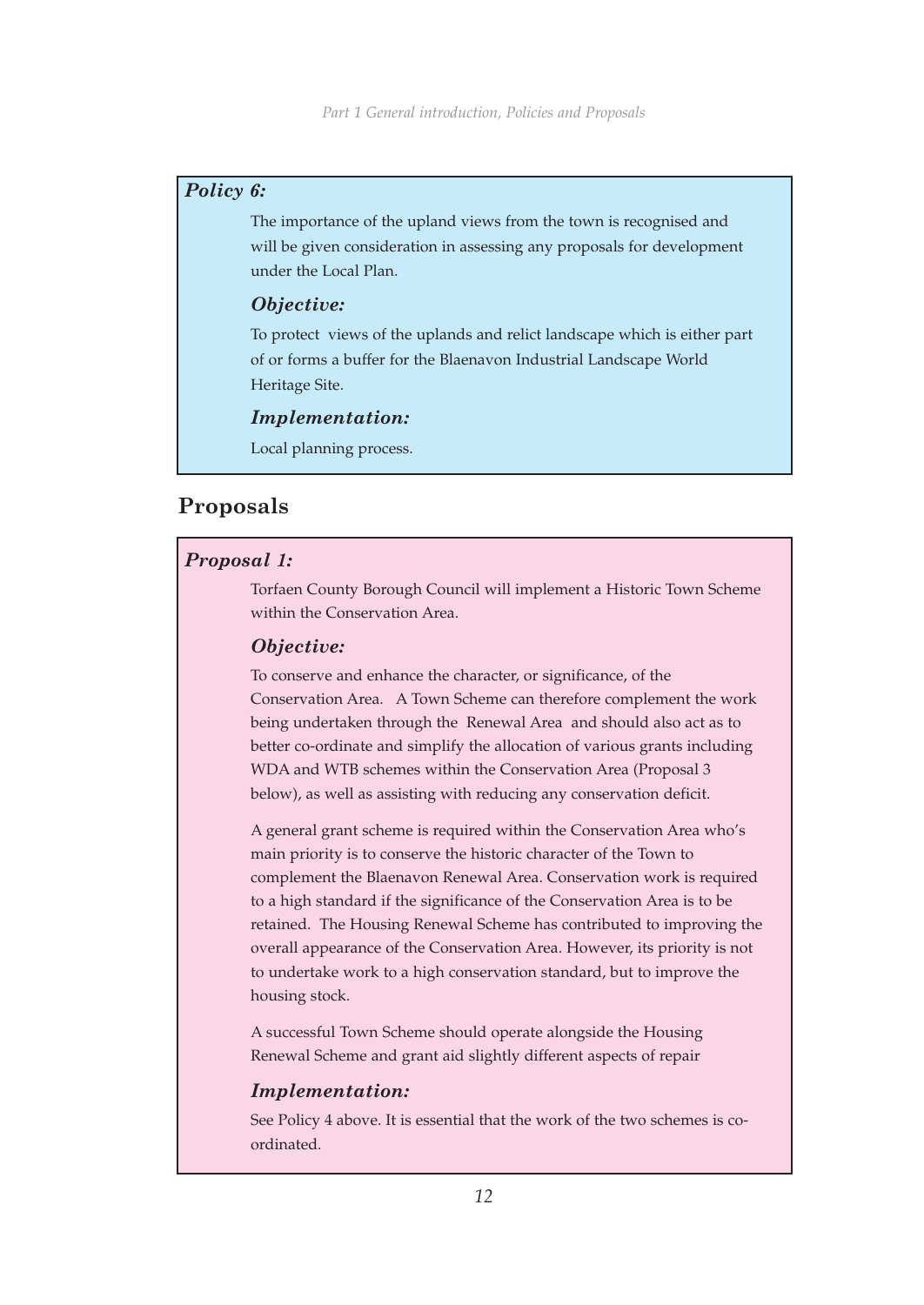#### *Proposal 2:*

Torfaen County Borough Council will invite the WDA and WTB to contribute towards the funding of a Historic Town Scheme.

#### *Objective:*

To rationalise the number of grant schemes available, to reduce complexity to the applicant, and to increase the overall budget of the Scheme.

#### *Implementation:*

This system has operated successfully in other Conservation Areas within Wales, such as Tenby and St David's. More recently, however, there appears to have been some resistance to this due to the varying conditions attached to the different grant schemes.

It is essential that a Town Scheme is efficiently managed and is straightforward in design if a good uptake of grants is to be achieved. Blaenavon's importance as a world heritage site means that this must be achieved here.

#### *Proposal 3:*

Torfaen County Borough Council, Cadw, WDA and WTB consider providing the services of a Historic Town Scheme Project Officer for a fixed term to implement and manage the Historic Town Scheme and to evaluate all proposed schemes (both public sector and private sector [ie planning applications]) within the Conservation Area, against this Plan. This post could be part funded by securing contributions from Cadw, WDA, WTB.

#### *Objective:*

To ensure that all proposed projects within the Conservation Area are properly evaluated against the Conservation Plan to assess contribution towards the significance of the Conservation Area. This will also help ensure consistent approach in the design and implementation of all proposals.

#### *Implementation:*

For this post to be effective it is essential that the Historic Town Scheme Project Officer is fully consulted during the development of schemes within the Conservation Area. Their brief would be lead by the contents of the Conservation Plan.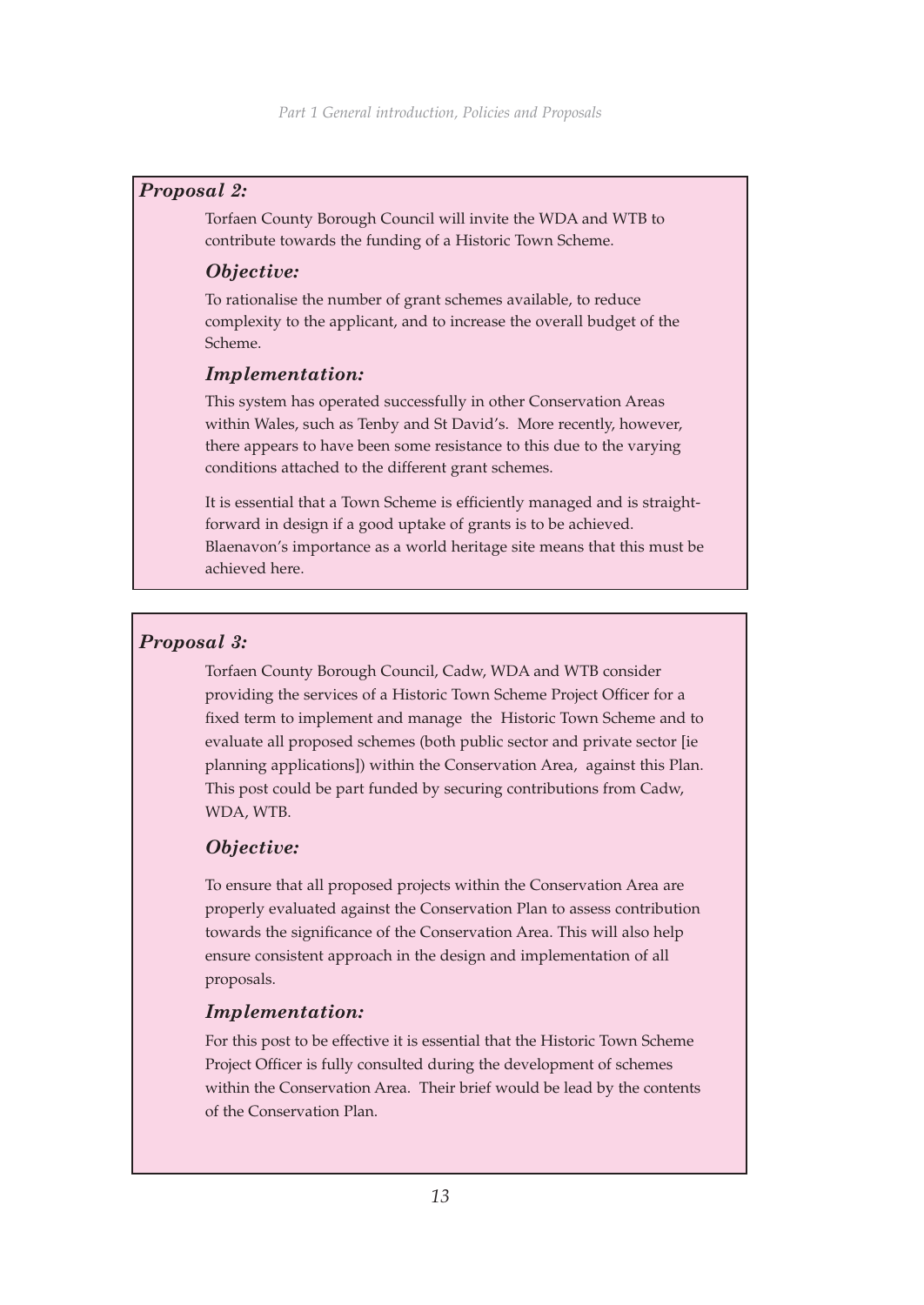#### *Proposal 4:*

Torfaen County Borough Council will produce effective supplementary planning guidance to inform those making planning applications about the criteria against which their applications will be judged. These guidelines will be drawn from or refer to this Conservation Plan.

#### *Objective:*

To ensure that new development conserves and enhances the significance of the area.

#### *Implementation:*

Draft guidelines already exist. These should be finalised as a priority and adopted formally by Torfaen County Borough Council.

#### *Proposal 5:*

Torfaen County Borough Council will produce a leaflet promoting preferred repairs and development which retain the significance of the Conservation Area but which may not require planning permission, or may not be receiving grant aid.

#### *Objective:*

To ensure that local residents, shop keepers etc, understand the objectives of the public bodies. In addition it will enable them to identify and judge work which they are undertaking against the retention of significance of the area and assist their decision making.

#### *Implementation:*

Consideration should be given to the publication of 4 leaflets, one for each Identity Area.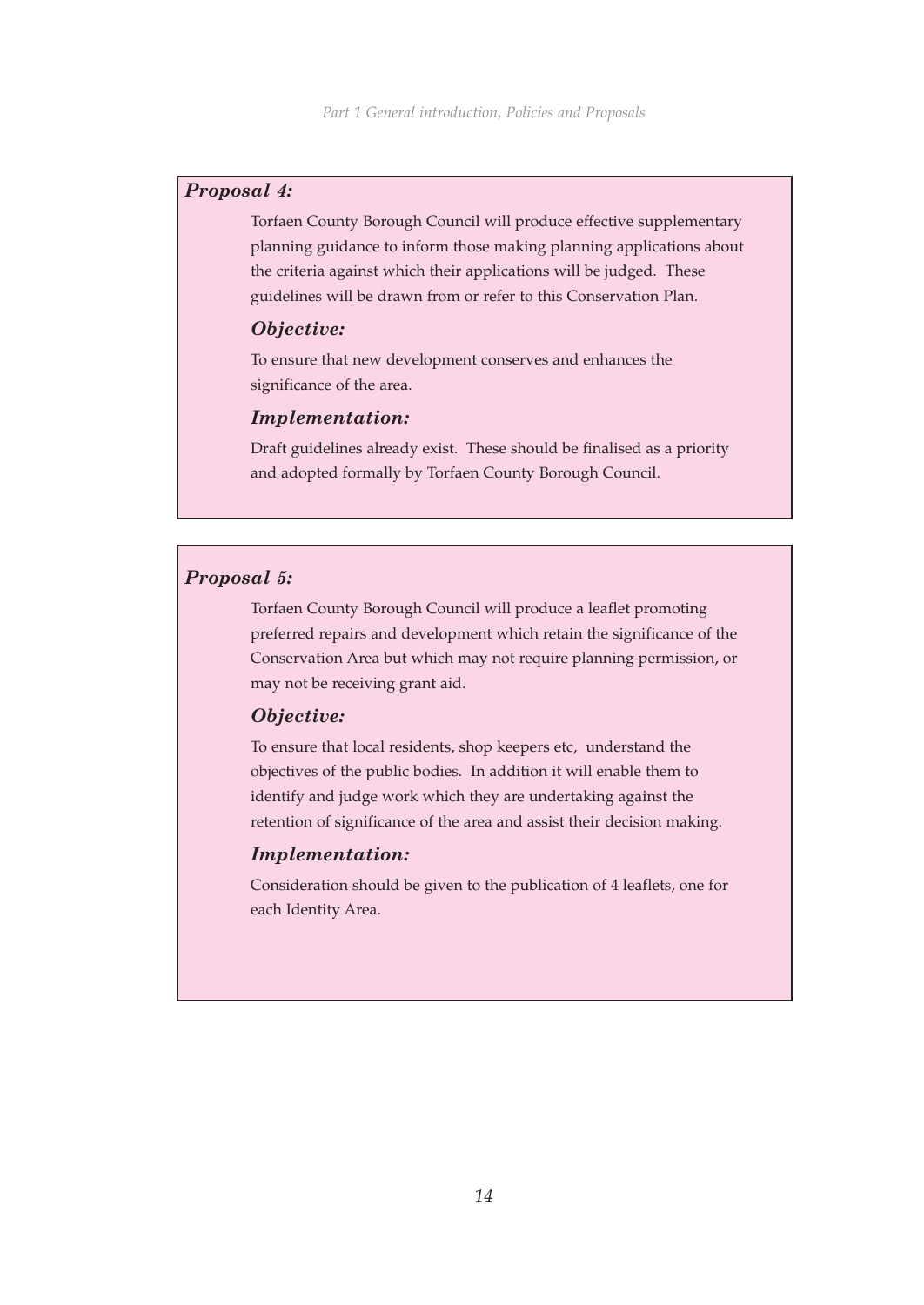#### *Proposal 6:*

Torfaen County Borough Council will review and revise the current boundary of the Conservation Area.

#### *Objective:*

To ensure that a number of significant listed or unlisted historic buildings and areas, currently outside the Conservation Area, are included and therefore protected and given the opportunity to benefit from grant assistance.

Conservation Areas allow for the implementation of effective grant schemes within them (ie Historic Town Schemes), for their conservation and enhancement as well as providing some protection against demolition of non-listed buildings.

It is essential that some additional areas and individual buildings are given proper protection from demolition and opportunities of grant aid to help promote their conservation.

#### *Implementation:*

The review should take the Conservation Plan as its starting point.

#### *Proposal 7:*

Torfaen County Borough Council will undertake a review of traffic flows and car parking within the town, and of signage of the town centre, ironworks and car parks. This will be linked to a fresh look at highway engineering and street landscaping design for this area.

#### *Objectives:*

To ensure that traffic noise, congestion and fumes do not detract from the significance of the town and to ensure that visitors can easily orientate themselves on arrival in the town. To ensure at the same time that any further interventions in these respects are integrated with a sympathetic and historically based approach to highway engineering and street landscaping in the Conservation Area

#### *Implementation:*

A proper Strategy for access and parking is required for a 10 year+ time frame so that effective programmes of works and signage can be initiated. It is important that in developing this strategy the unique needs and opportunities of Blaenavon's Conservation Area are taken into acount. It may be appropriate to seek specialist advice with regard to achieving conservation standards with respect to hard and soft landscaping, signage, and street lighting.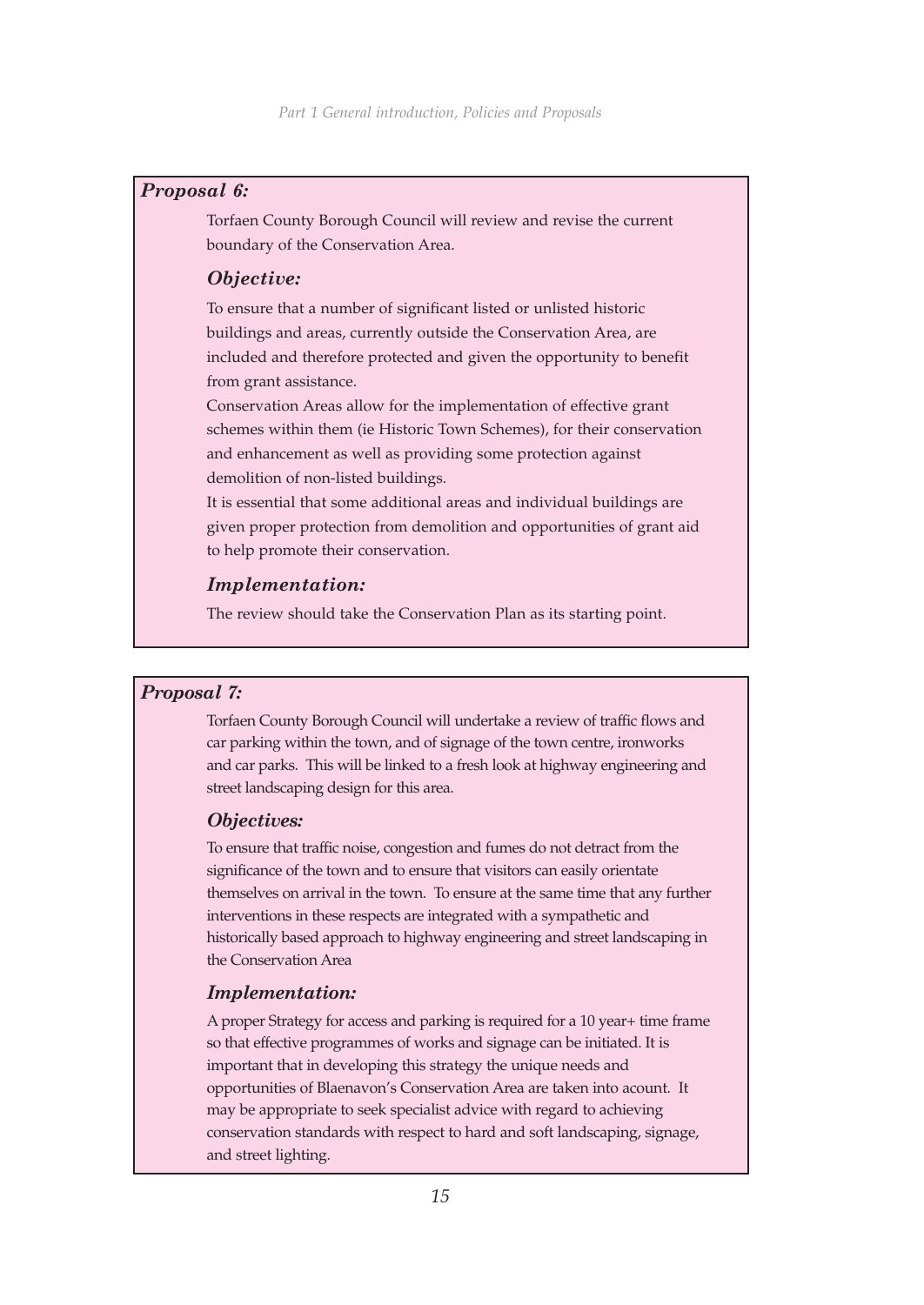#### *Proposal 8:*

Torfaen County Borough Council will consult with local residents with regard to the removal of some permitted development rights (implementation of Article 4 Directions) to ensure the architectural and archaeological significance of the area is retained.

#### *Objective:*

To stem the flood of small-scale alterations to properties within the Conservation Area which accumulatively will lead to the erosion of significance of the area.

### *Implementation:*

This proposal should be carefully drawn up and subject to a sensitively planned consultation exercise combined with the awareness raising programme detailed in Proposal 9 below.

#### *Proposal 9:*

Torfaen County Borough Council will provide a leaflet and hold an exhibition to raise public awareness and involve local suppliers with this, including sponsorship, exhibition of local joiners' work etc

#### *Objective:*

To raise awareness of the importance of all areas within the Conservation Area and the contribution they make to the international, regional and local importance of this site, and to assemble sound arguments in favour of better controls and repair works.

#### *Implementation:*

This exhibition will be linked to work undertaken under Proposal 4 & Proposal 5 above.